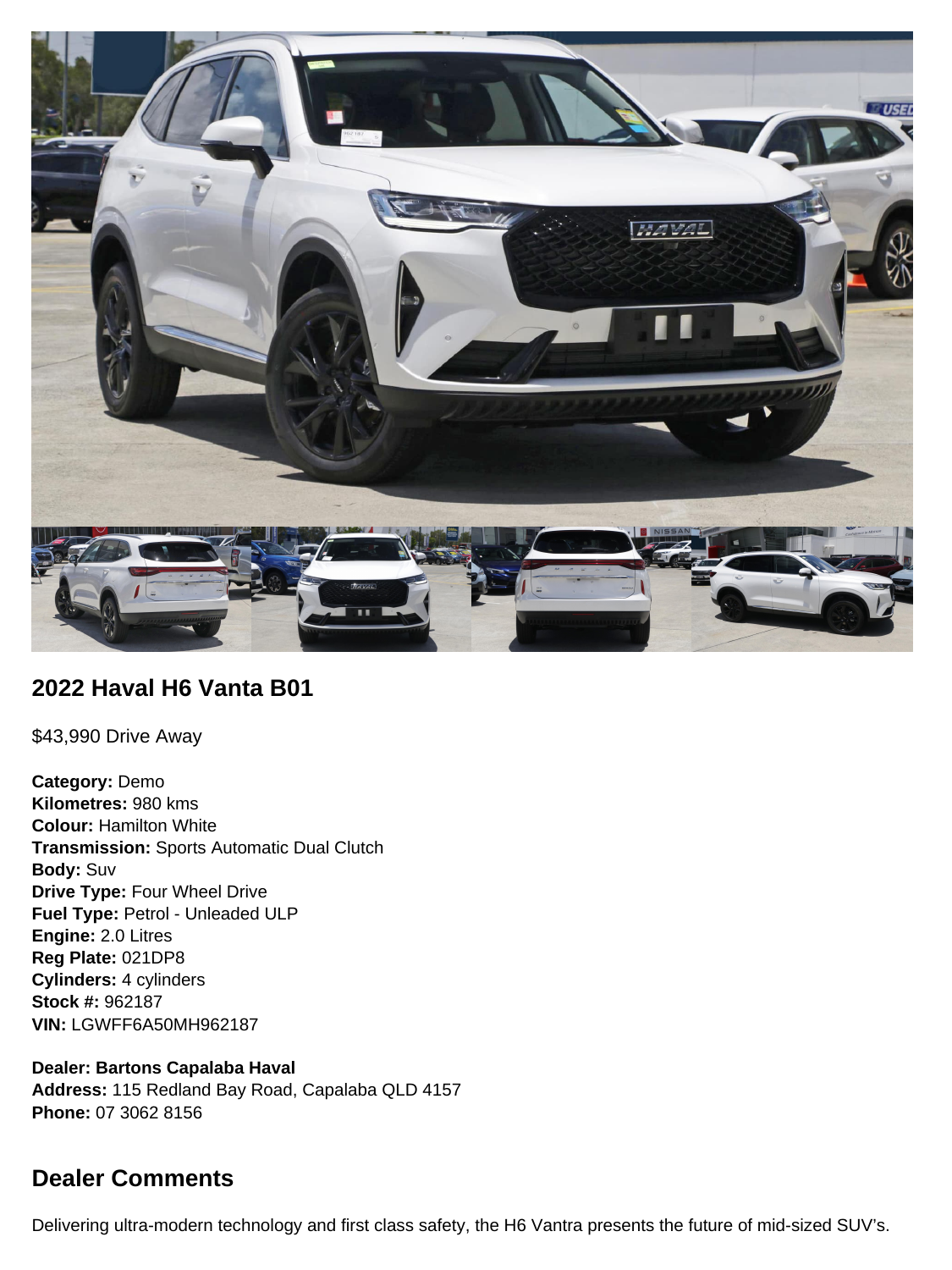Loaded with features that the whole family will love, you can understand why these 2.0L turbo charged petrol engines are driving out the door. From 12.3 inch full colour multimedia touch screen with Apple Car Play to autonomous electric braking, you really can understand why everyone is jumping at the chance to get their hands on their very own H6 Vantra. The H6 Vantra has the additional luxurious features of a panoramic sunroof, electric tailgate, heads up display, wireless charging, electric seats, rear cross traffic alert with brake, and so much more! The H6 Vantra is packed with safety features to keep you and your loved ones protected in the car. With lane departure warning, driver fatigue monitoring, reversing camera and so much more, you can't pass up a chance to test drive one today.

What set the Vantra apart from the rest of the range is the black gloss grille and black 18 "alloy wheels. This black addition will get your neighbours jealous.

Call or visit us in store to embrace the H6 Vantra experience.

\*\*\* This is a test drive vehicle only, More stock arriving. Call to test drive or secure one today\*\*\*\*

<sup>\*</sup> If the price does not contain the notation that it is "Drive Away No More to Pay", the price may not include additional costs, such as stamp duty and other government charges. Please confirm price and features with the seller of the vehicle.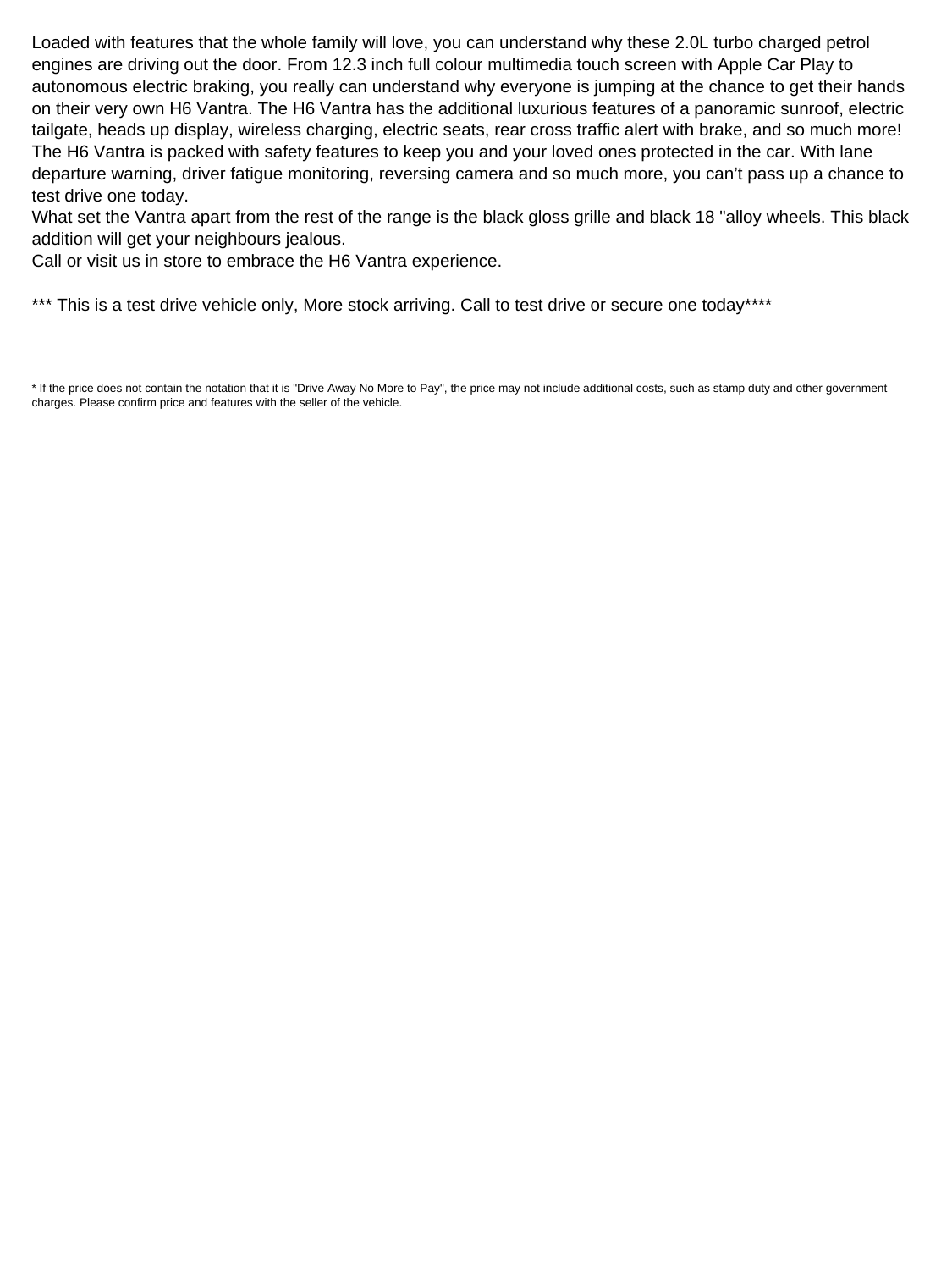# **Features and Specifications**

## **Audio, Visual & Communication**

Smart Device App Display/Control Smart Device Integration - Android Auto Smart Device Integration - Apple CarPlay Summan Speed Dependant Volume Stereo Audio - Aux Input USB Socket **Bluetooth System** Bluetooth System 8 Speaker Stereo **Data Logging Branch** Base Controller Management Controller Management Controller Management Controller Management Controller Management Controller Management Controller Management Controller Management Multi-function Control Screen - Colour

## **Instruments & Controls**

Tyre Pressure Monitoring:- with logging/display Warning - Speed Alert Information Display - Head Up

Speed Limiter Speed Zone Reminder - Road Sign Recognition

#### **Interior**

Leather Steering Wheel

## **Lights & Windows**

Tail Lamps - LED **Daytime Running Lamps - LED** Fog Lamp/s - Rear LED Fog Lamps - Front LED Headlamps - Electric Level Adjustment **Headlamps - LED** Headlamps - See me home **Headlamps Automatic (light sensitive)** Headlamps Automatic (light sensitive) Power Windows - Remote Control Open/Close **Rain Sensor (Auto wipers)** Rear View Mirror - Electric Anti Glare **Rear Windows - Extra Dark/Privacy** Rear Wiper/Washer

## **Safety & Security**

Seatbelts - Lap/Sash for 5 seats Airbag - Passenger Airbags - Head for 1st Row Seats (Front) Marring - Driver Fatigue Warning - Rear Cross Traffic (when reversing) Warning - Road Sign Display Airbags - Head for 2nd Row Seats Airbags - Side for 1st Row Occupants (Front) Alarm Blind Spot with Active Assist Camera - Front Vision Camera - Rear Vision Camera - Side Vision Central Locking - Remote/Keyless Collision Mitigation - Forward (High speed) Collision Mitigation - Forward (Low speed) Collision Mitigation - Reversing Collision Warning - Forward Collision Warning - Rearward **Collision Warning - Rearward** Control - Corner Braking Control - Electronic Stability **Control - Electronic Stability** Control - Hill Descent Control - Park Distance Front ABS (Antilock Brakes) Control - Park Distance Rear Control - Pedestrian Avoidance with Braking

Seatbelt - Pretensioners 1st Row (Front) Seatbelt - Pretensioners 2nd Row(Rear Outer seats) Brake Assist Brake Emergency Display - Hazard/Stoplights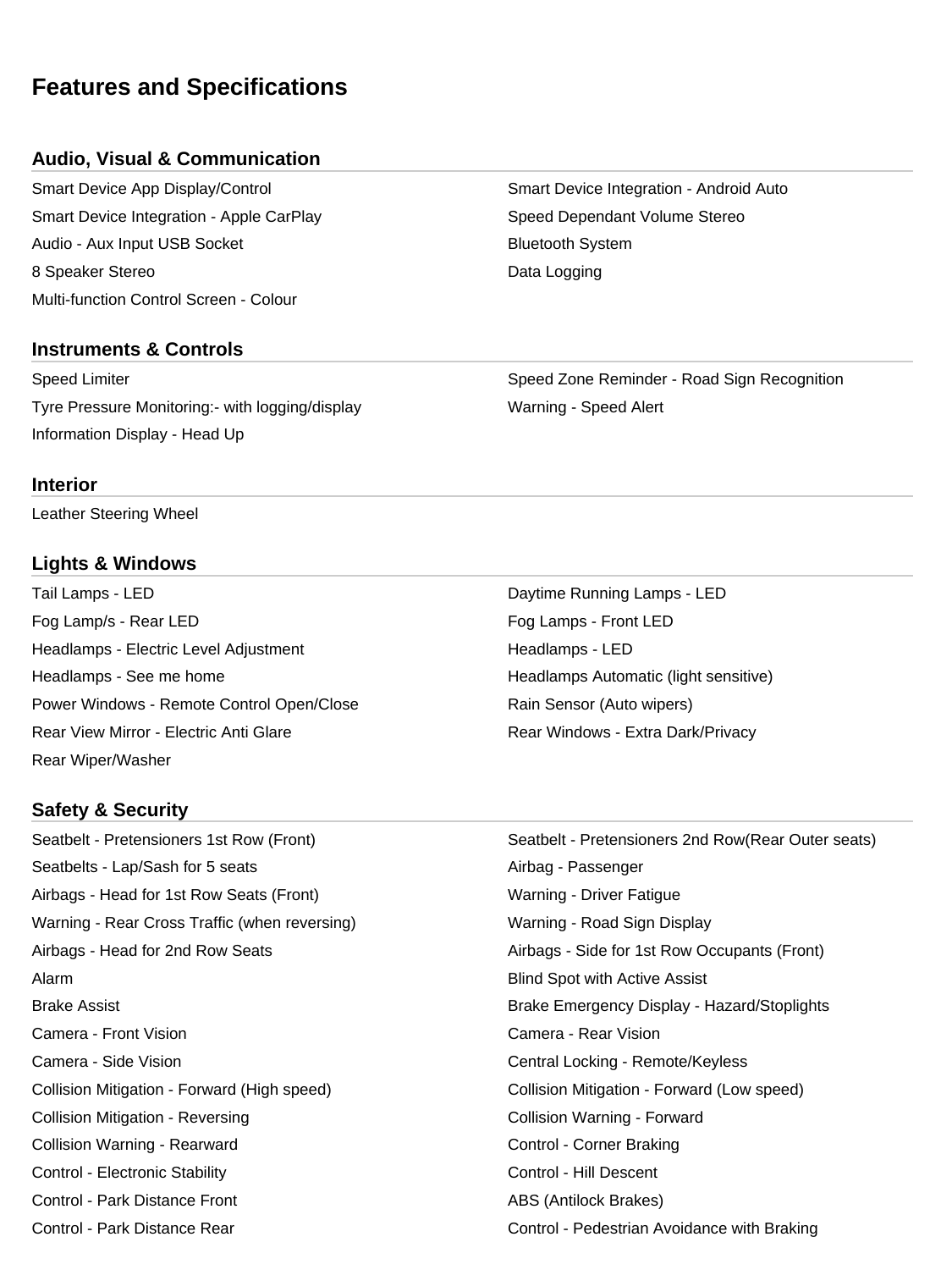Control - Rollover Stability Control - Traction Engine Immobiliser National According to the Hill Holder Lane Departure Warning **Lane Active Assist** Lane Keeping - Active Assist Parking Assistance - Fully Automated **Airbag - Driver** Airbag - Driver

#### **Seating**

Seat - Ventilated Drivers Side Seat - Ventilated Passenger Side Seats - 2nd Row Split Fold **Electric Seat - Drivers** Headrests - Adjustable 2nd Row x3 Heated Seats - 1st Row Seat - Driver with Electric Lumbar Seat - Height Adjustable Driver Seat - Height Adjustable Passenger Seat - Passenger with Electric Lumbar

#### **Fuel**

Engine - Stop Start System (When at idle)

## **Steering**

Adjustable Steering Col. - Tilt & Reach Multi-function Steering Wheel Power Steering - Electric Assist

## **Body**

Roof Rails

## **Transmission & Drivetrain**

Driving Mode - Selectable Gear Shift Paddles behind Steering Wheel

## **Wheels & Tyres**

Tyre Repair Kit

19" Alloy Wheels Spare Wheel - Space Saver/Temporary Spare Wheel - Space Saver/Temporary

#### **Brakes**

Park Brake - Electric

#### 4 Wheel Disc Brakes **Disc Brakes Front Ventilated Disc Brakes Front Ventilated**

## **Electrical**

12V Socket(s) - Auxiliary

## **Comfort & Convenience**

Starter Button - Key/Fob Proximity **Starter Steering Wheel - Heated** Steering Wheel - Heated Sunvisor - Illuminated Vanity Mirrors Dual Ambient Lighting - Interior Armrest - Front Centre (Shared) **Armrest - Rear Centre (Shared**) **Armrest - Rear Centre (Shared**) Cargo Cover **Cargo Cover Cruise Control - Distance Control** Cruise Control - Distance Control Cruise Control - with Brake Function (limiter) Cup Holders - 1st Row Cup Holders - 2nd Row **Air Cond. - Climate Control 2 Zone** Air Cond. - Climate Control 2 Zone

Driver Attention Detection EBD (Electronic Brake Force Distribution)

Electric Seat - Passenger Headrests - Adjustable 1st Row (Front)